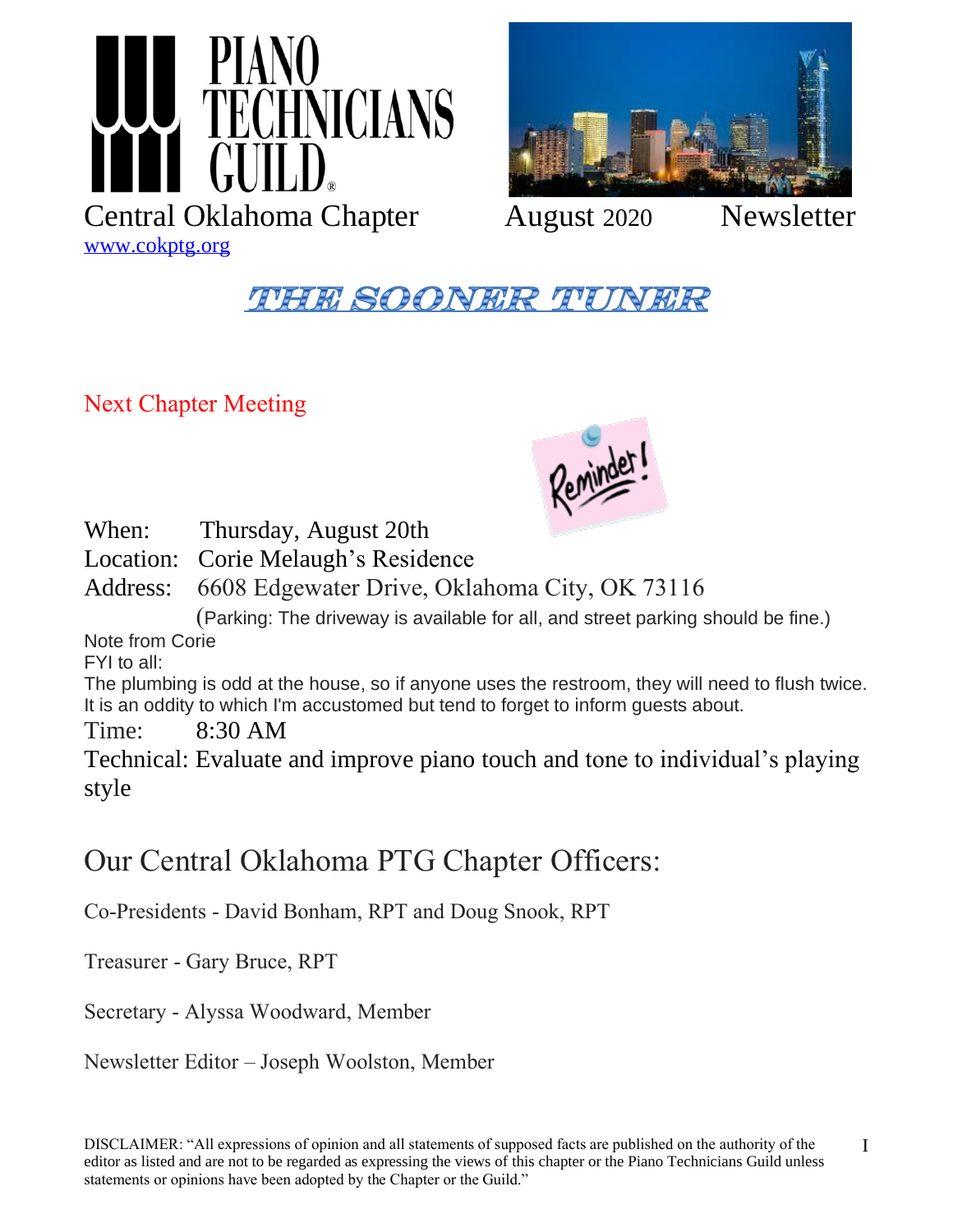

President's Message

First of all, I hope this letter finds you healthy and working as much as you would like to (or need to at least, if liking isn't the issue).

Today I was reminded again that our work is not just about making pianos sound and play better or about collecting pay for a job well done. It's also and especially about the owners of the instruments we service.

I tuned an Elburn console piano for a new client who has owned and played it faithfully for the past 50 years. He told me the story of his piano playing from the time he took his first lessons as a kid growing up in Tulsa. Then he told me about his wife, who passed away about a year and a half ago. He described the circumstances of her death, which was not due to her advanced age but rather to an accident - a fall in her own driveway.

This is not the first time I have gone to tune a piano and had the experience of hearing a client whom I had barely met share details of difficult or wonderful experiences in life. I think this is in part due to the fact that we all have stories we want and need to share, and that piano technicians are trained to be listeners. I think it also happens because pianos are personal instruments. We pour out our hearts through our fingers when we sit down to play new or familiar pieces. Not only that, but pianos are often at the center of gatherings for singing, celebrating, and making memories which last a lifetime. The piano becomes a connecting point for sharing much more than just music. It can be a doorway to the soul.

I am thankful to have the privilege to work not only with so many different kinds of pianos, but also to make meaningful connections with their history and their people. And, I'm thankful to be part of an organization that encourages connections within our piano technician community, not only to learn more about our art, but also to hear each other's stories.

So, I'm looking forward to seeing and hearing you this month at Corie's place.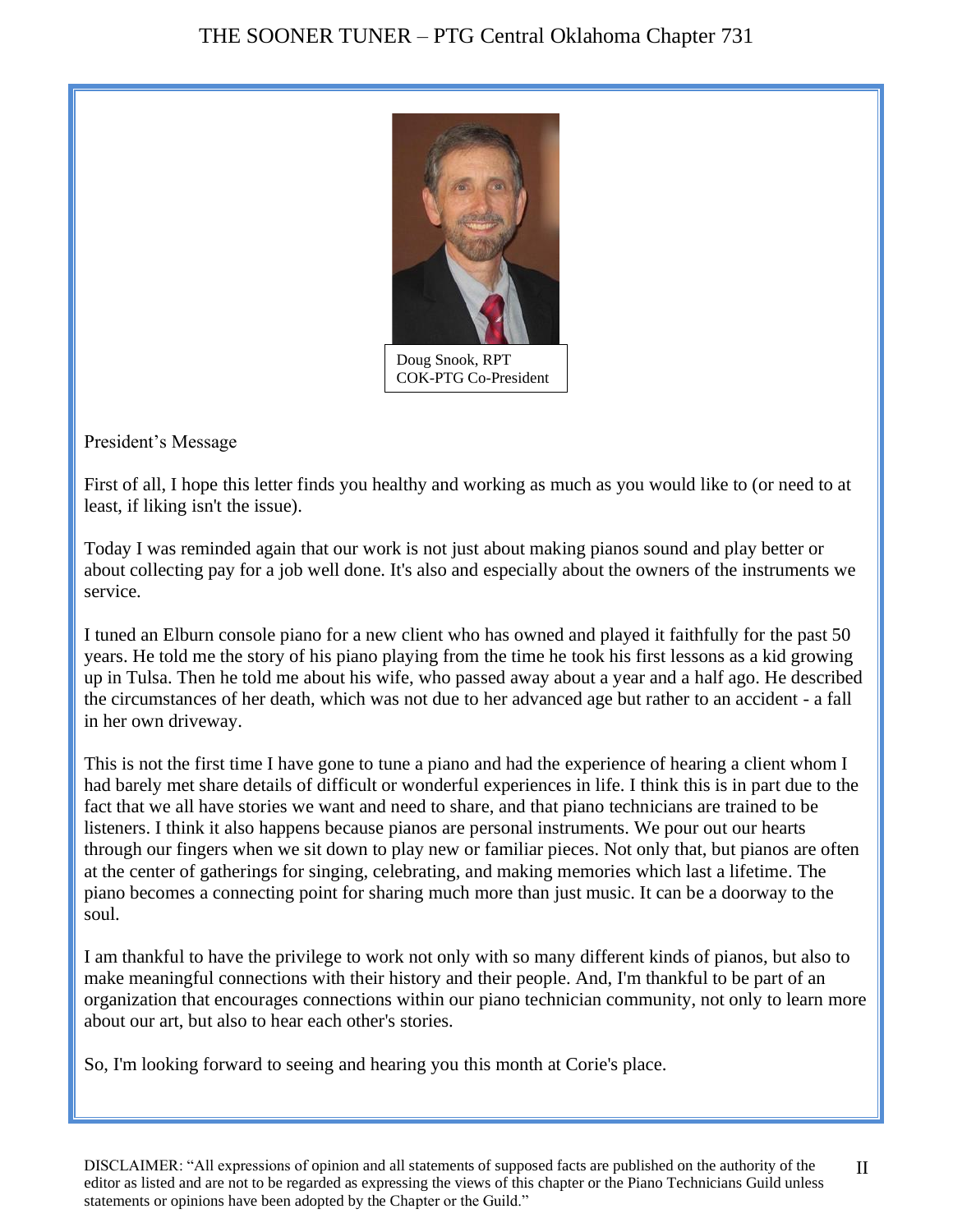# Chapter Meeting Minutes 7/16/20

### Call to Order

A meeting of The Central Oklahoma Chapter of the Piano Technicians Guild was held at the Wanda L. Bass School of Music on the campus of Oklahoma City University on July 16, 2020. Meeting was called to order at 8:56 a.m. Prayer was offered by Norman Cantrell.

#### **Attendees**

Attendees included Gary Bruce, Alyssa Woodward, David Bonham, Norman Cantrell, Doug Snook, Corie Melaugh, Jordan Bruce, and Joe Woolston.

### Approval of Minutes

Minutes from the last meeting were read by Alyssa Woodward. The group moved to accept the minutes.

#### Treasurer Report

Gary Bruce reported that the Chapter balance stands at \$2,649.52 as of June 30th.

Old Business None

Newsletter News None

#### New Business

Norman noted that the PTG Executive Board Meeting will be presented on Zoom and the Board's agenda book is available online for all members to view.

Gary let everyone know that he is halfway through his course to becoming a Certified Appraiser.

Business portion adjourned at 9:28 a.m.

Meeting Minutes recorded by Alyssa Woodward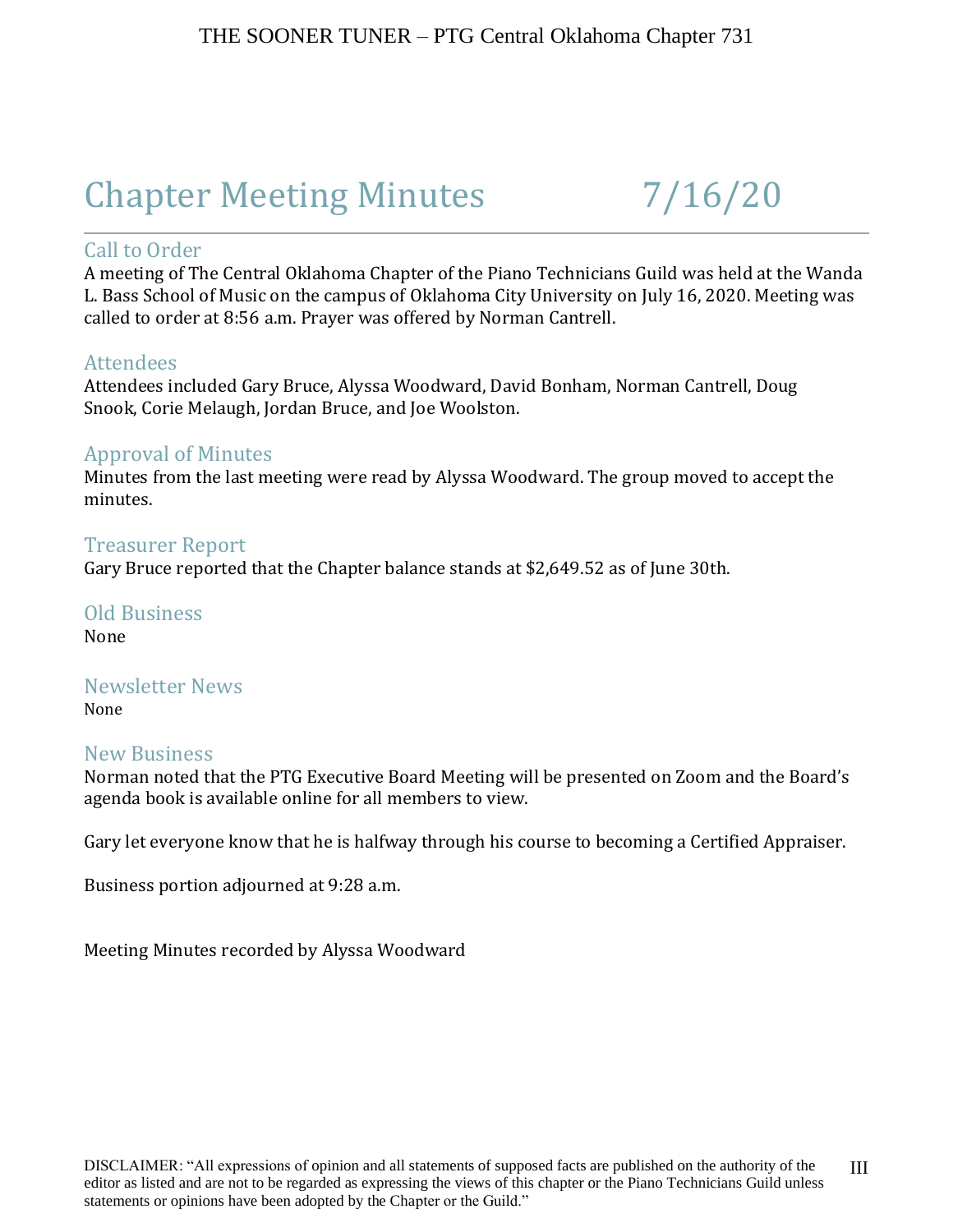## August 2020



### Did I Mention Retention?

There is only one thing more important than obtaining new PTG members, and that is retaining them. Our Home Office does send out a welcome package of documents to all new members, and this is a good first step. However, it needs to be followed up by the local chapter to which they are assigned. Too often I've heard stories about new members who received minimal or no contact or guidance from their chapter, not even a phone call or an email advising them of where and when the next chapter meeting will be.

Years ago, I read a story entitled "The Member Who Didn't Come Back." It involved a new member of an organization who showed up at a handful of meetings. The regular long-standing members hardly ever interacted with the newbie. They kept to themselves in their own clique. The new member was not invited to participate in any projects and was not asked to join any committees or to make a run for an office. After a short period of time, this member never returned. Several months later, someone remarked at a meeting, "Hey, what ever happened to Joe or Samantha?"

I certainly hope this is not a common illustration of what our new members experience. Even if it only happens once, it's one time too many. It certainly is a good example of what not to do.

In the past, most small towns would engage a small group of individuals to form a "Welcome Wagon." They would go out of their way make a new resident feel extremely welcome in their community. While it may sound quaint and old-fashioned, I would like to propose that all of our chapters go above and beyond to make new members feel valued by their chapters and all of PTG.

Here are a few ideas to consider from one of our chapters:

1. Send all new members a welcome card signed by all chapter members before they show up for their first meeting.

2. Find out what your new members want and do your best to meet their needs.

3. Set aside 30 minutes for non-RPT member training before your chapter meeting on whatever topics are requested by your new members.

4. Accept new members as they are and encourage them to participate from their own positions of strength. For example, if they are technologically savvy, ask them to help with running online training, monitoring Facebook Live broadcasts, videotaping training, etc.

5. Insert your ideas here, and always be encouraging.